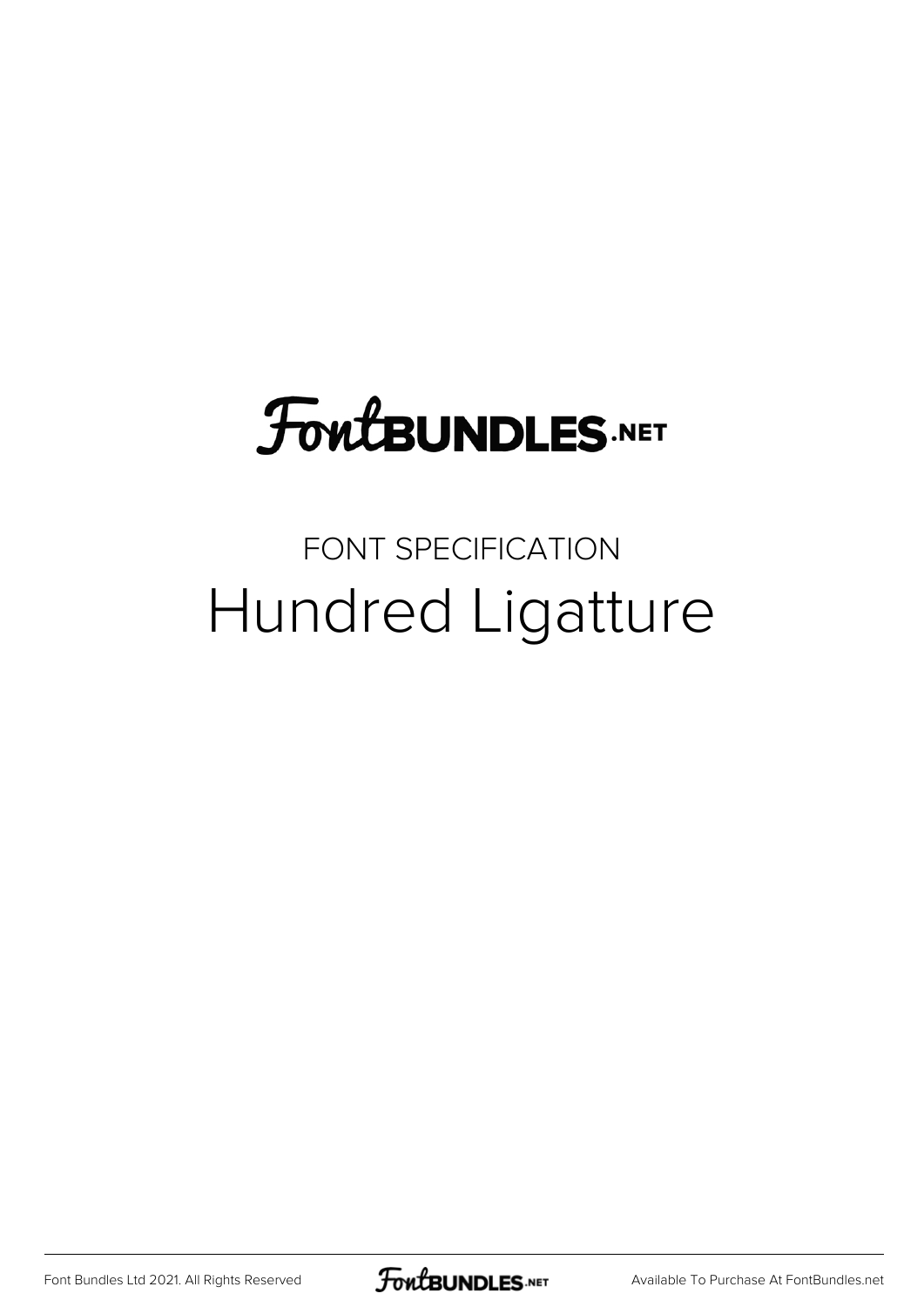#### Hundred Ligatture - Regular

**Uppercase Characters** 

### ABCDEFGHIJKLMNOP ORSTUVWXYZ

Lowercase Characters

### ABCDEFGHIJKLMNOP ORSTUVWXYZ

Numbers

### 0123456789

Punctuation and Symbols

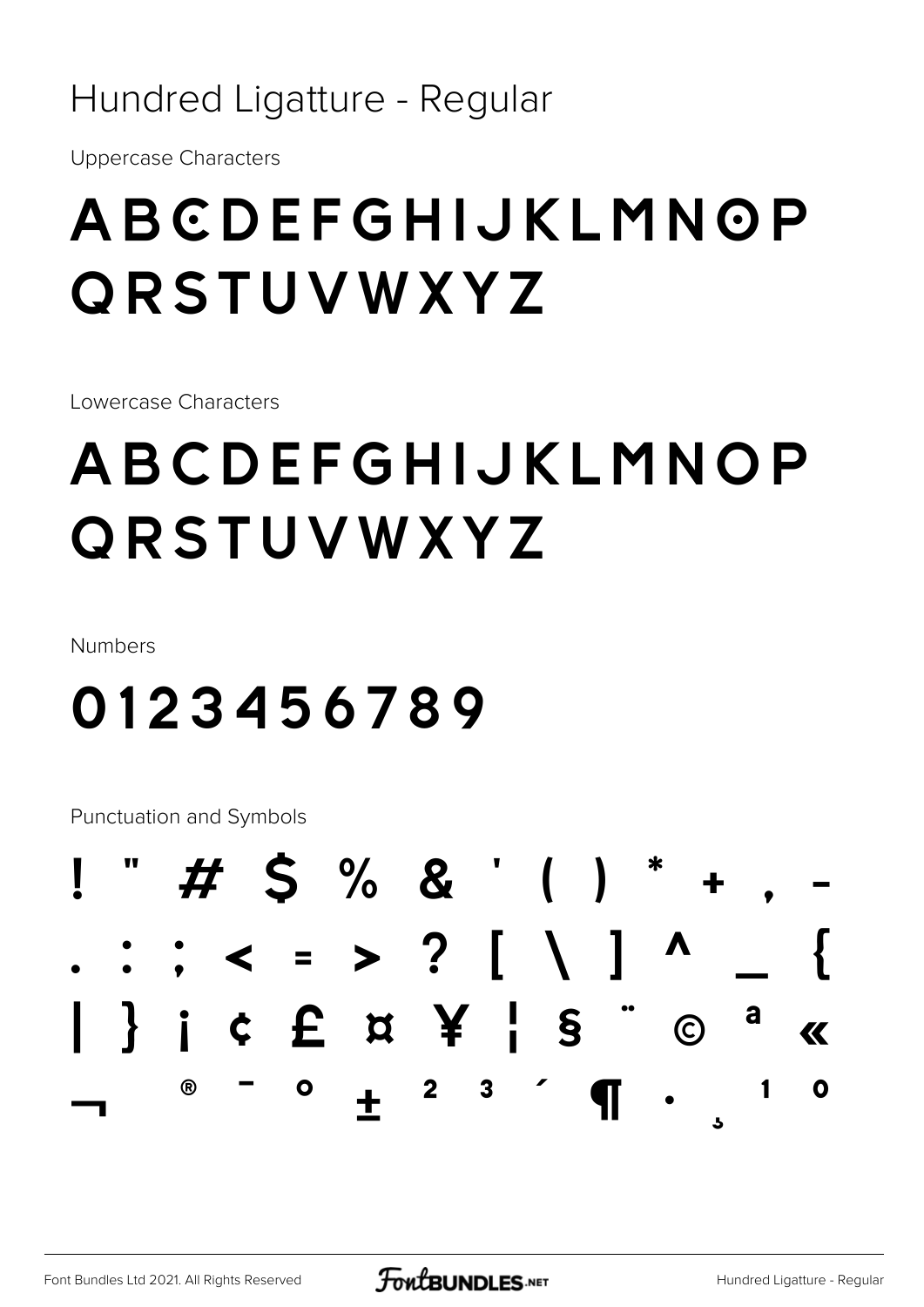### À Á Â Ã Ä Å Æ Ç È É Ê Ë Ì Í Î Ï Ð Ñ Ò Ó Ô Õ Ö × Ø Ù Ú Û Ü Ý þ ß À Á Â Ã ä å æ ç è é ê ë ì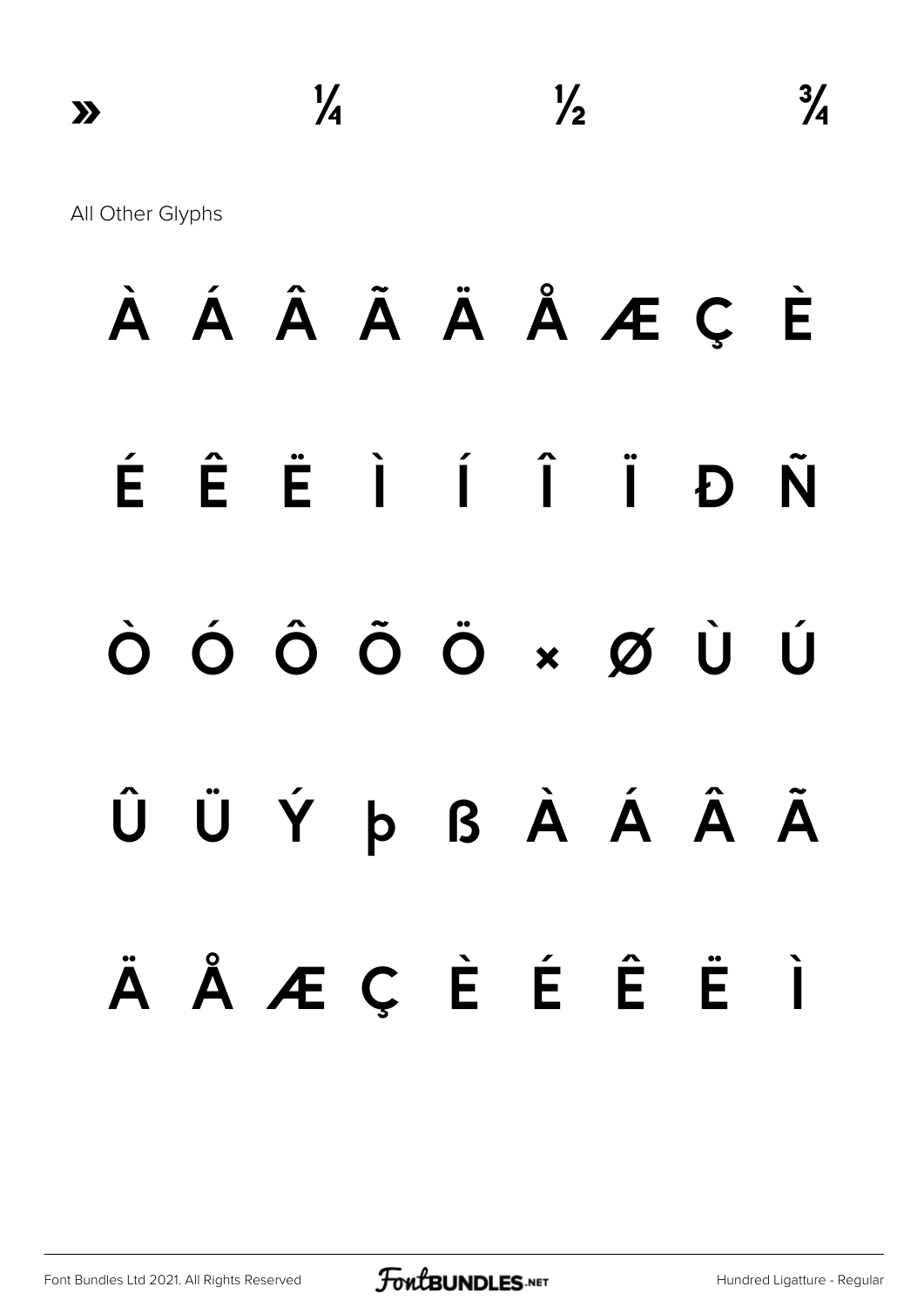### Í Î Ï Ñ Ò Ó Ô Õ Ö ÷ Ø Ù Ú Û Ü Ý þ Ÿ ILLŒŒŠŠ b d ŸŽŽf  $\bullet$ µ AMUMEM  $\overline{\mathcal{L}}$  $\bullet$ 66  $+$   $+$

Font Bundles Ltd 2021. All Rights Reserved

**FoutBUNDLES**.NET

 $\therefore$  %  $\circ$   $\circ$   $\circ$  /  $\in$ 

**TM** 

 $\blacktriangle$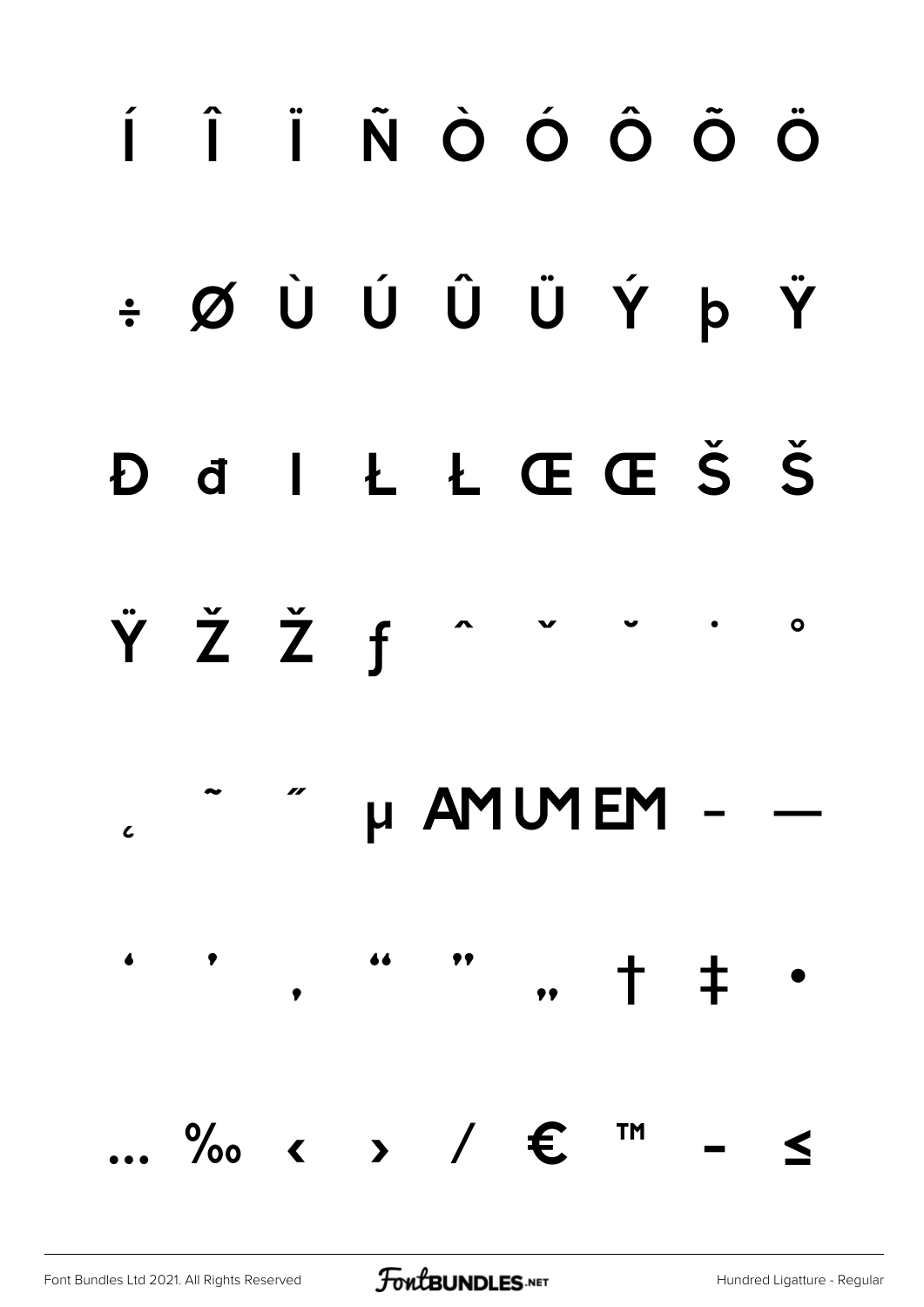# ≥ NT AB AD AF AG AK AN AR AO AP AO AS A/AX CA CC CG CJCOCOCSCVCYDADCDE DG DX DO DQ DS DV DW EA EC **D EG EH EK EL EP EO EN ES** ER EO EV EU ET EW EX EY FU FT EZ FX FW FV G3 FZ FY GU

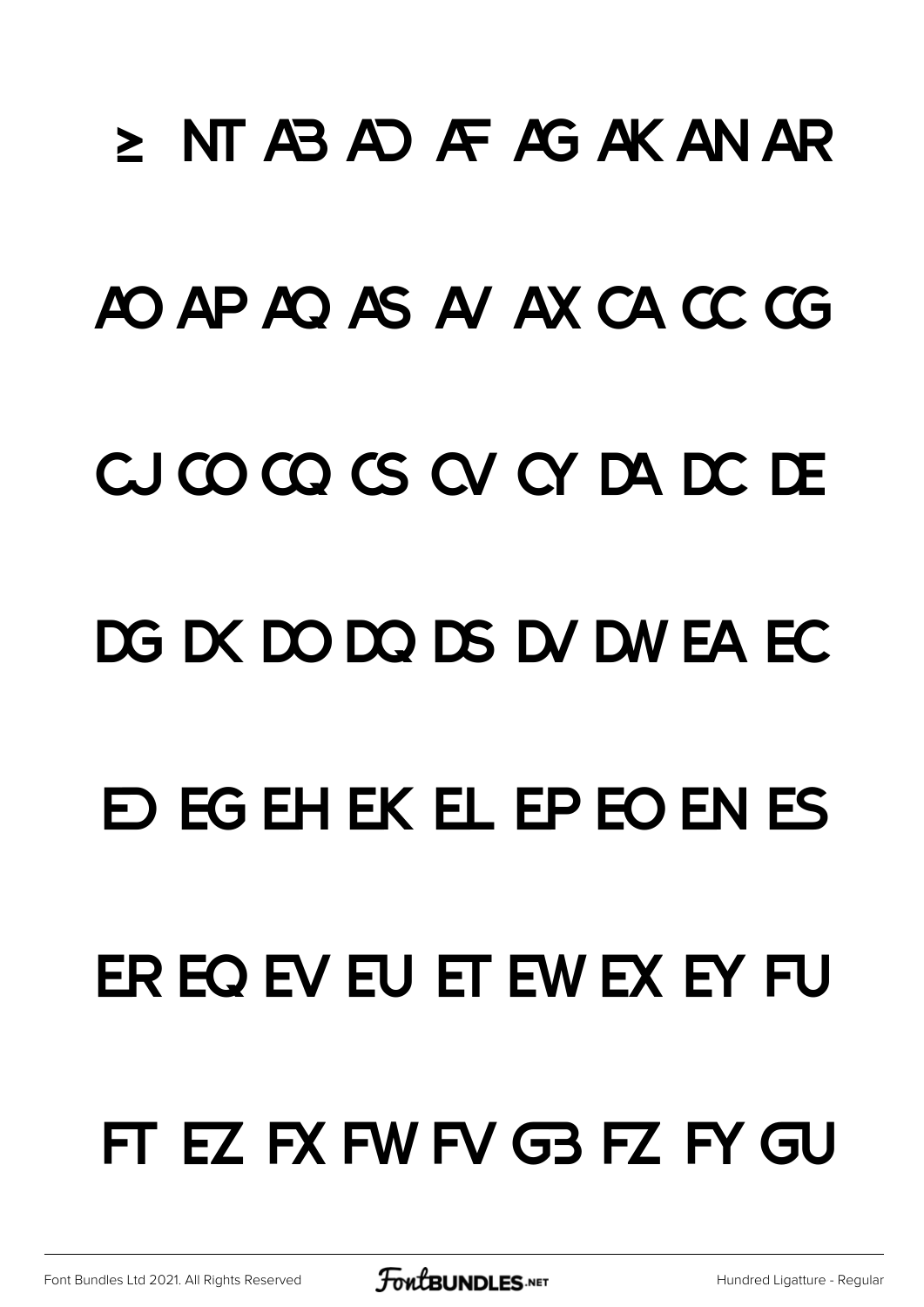### **GT GD GXGWGV HA GZ GY HD**

# HC HB HG HF HE HM HL HK HP HOM HTHRHOJBHZHUJH F D N M K N R P JZ JY JWKA O G KT KS KJ KW KV KU LA KZ KY LO LI LE MB MALUNEMONCMHNGMFMM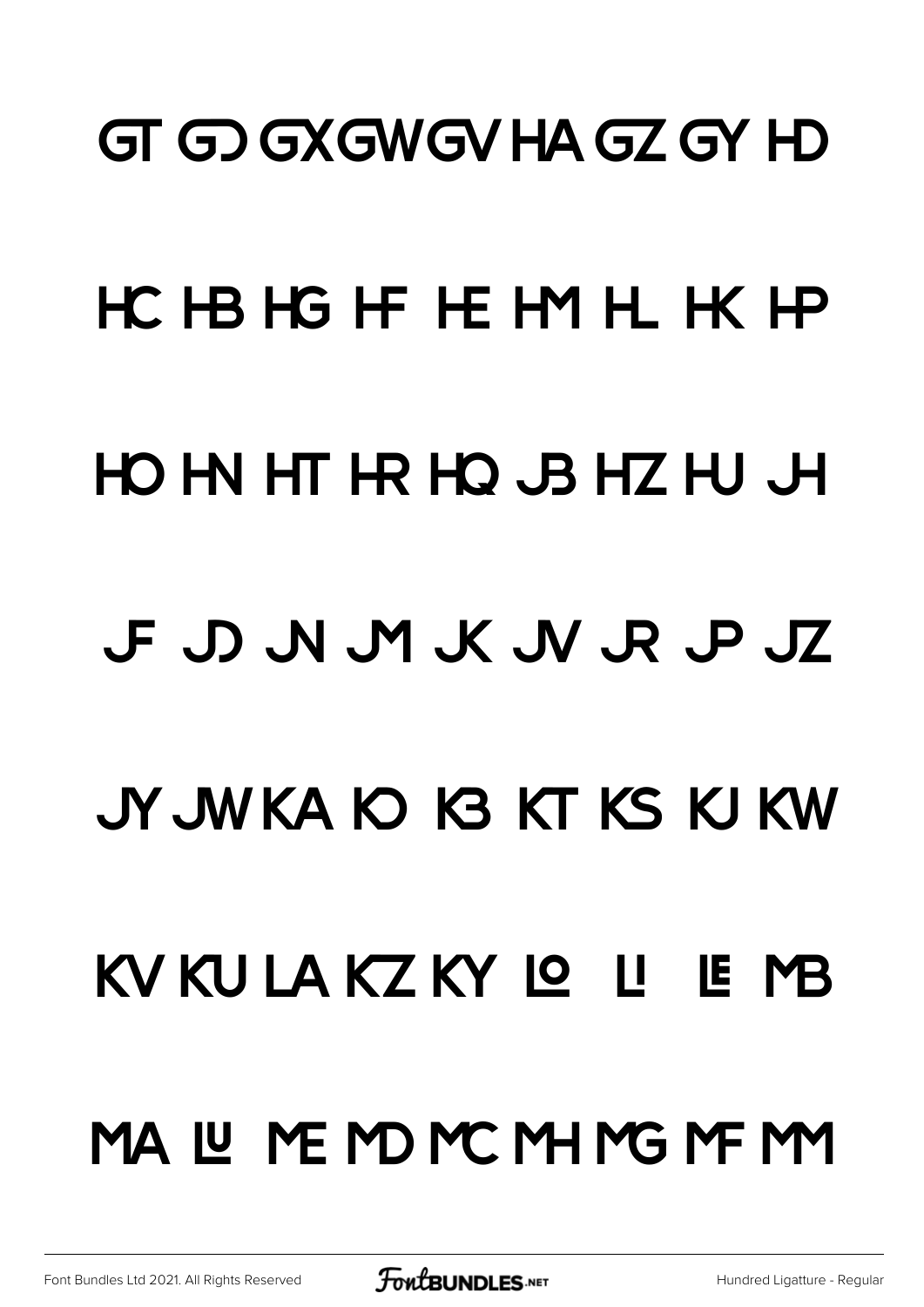# M. M. MP MO MI MS MR MO NC NBNANFNENDNKNHNGNN M N N N P N OA N S N OG CE O CCA O O O O O G O CC RJ RACO SD SB RS SG SF SE SL  $X$   $H$   $S$  $O$   $S$  $N$   $S$  $R$   $S$  $O$   $S$  $P$   $S$  $U$ SS SX SW SV TB SZ SY TF TE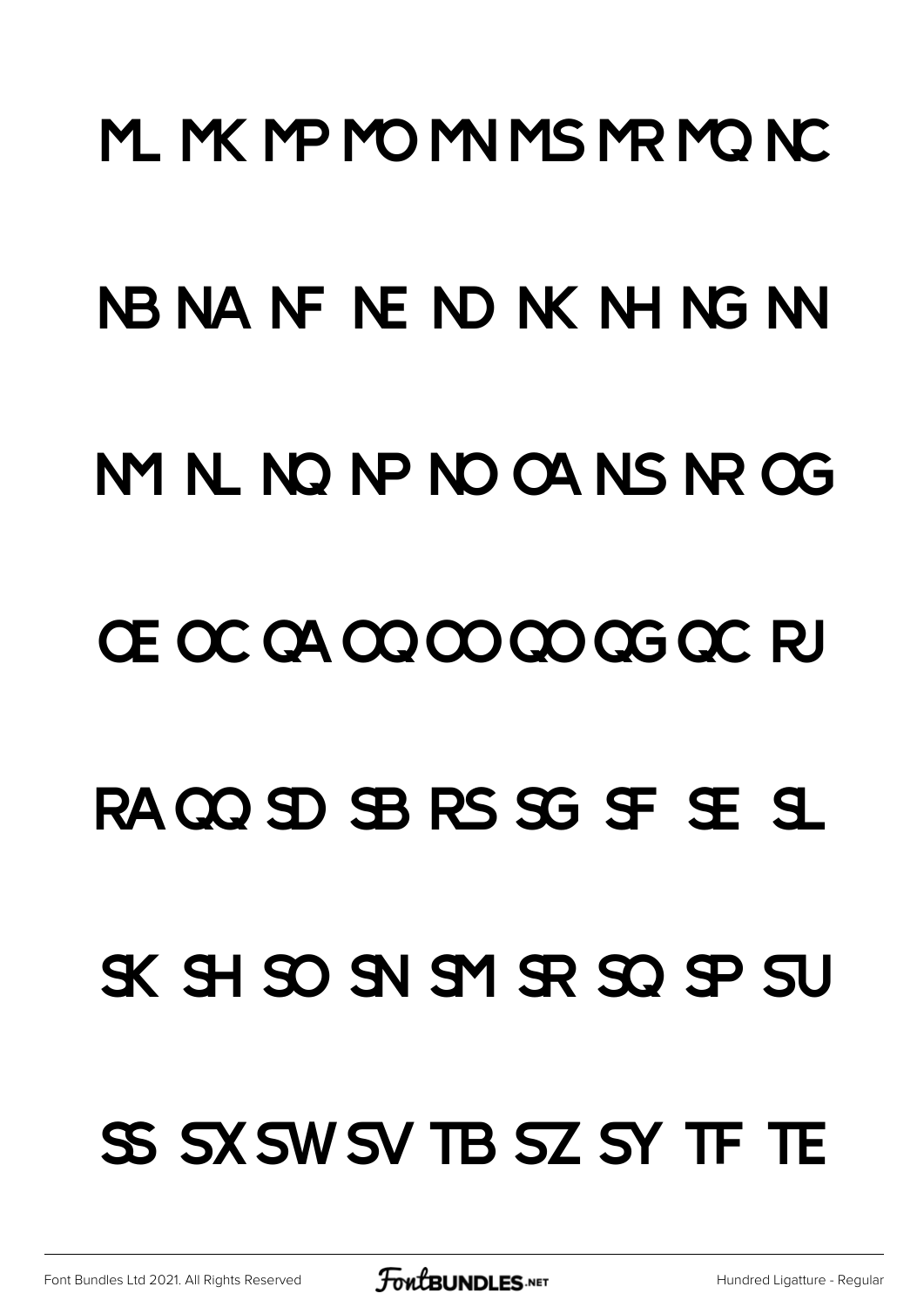### TD TL TK TH TP TN TM TU TT TR TX TW TV UB TZ TY UC UD LE LH LG LF LL LK LP LD LN US UR UD UN UV UT VA UZ UY VO VC V3 VG VF VE VL VK VH **VO VN VM VR VO VP VU VT VS** VZ VY VX WC W3 WA WF WE WG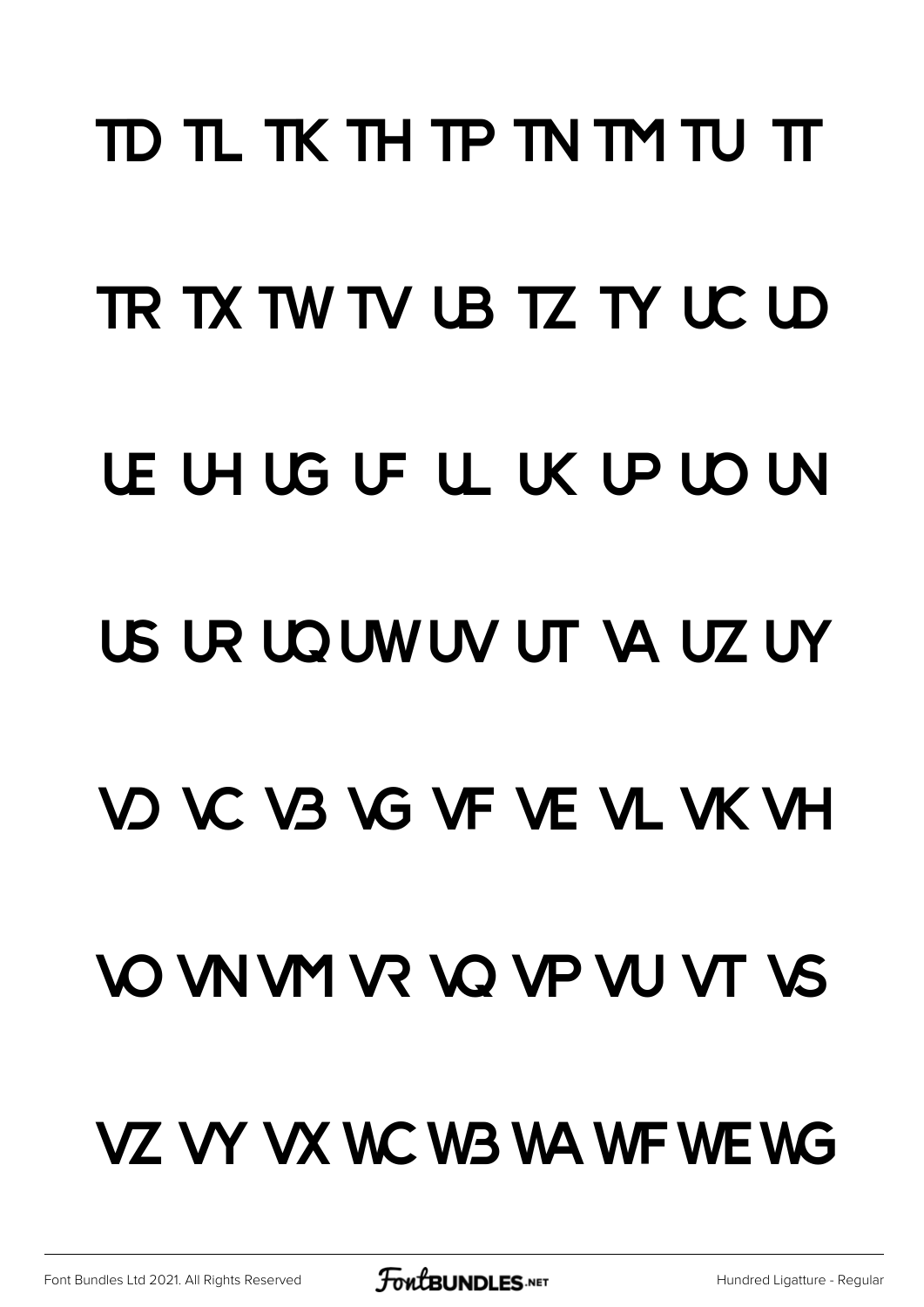#### WLWKWHWQWPWQWTWSWR

### WYWXWU XO X3 WZ XH XF XE

### XY XL XK XR XP XV XU XT XS

### XX XW XV YB XZ XY YF YE YD

### YL YK YH YP YN YM YT YS YR

### WWWWYZ YY YX ZO Z3 ZA

### ZH ZF ZE ZM ZL ZK ZR ZP ZN